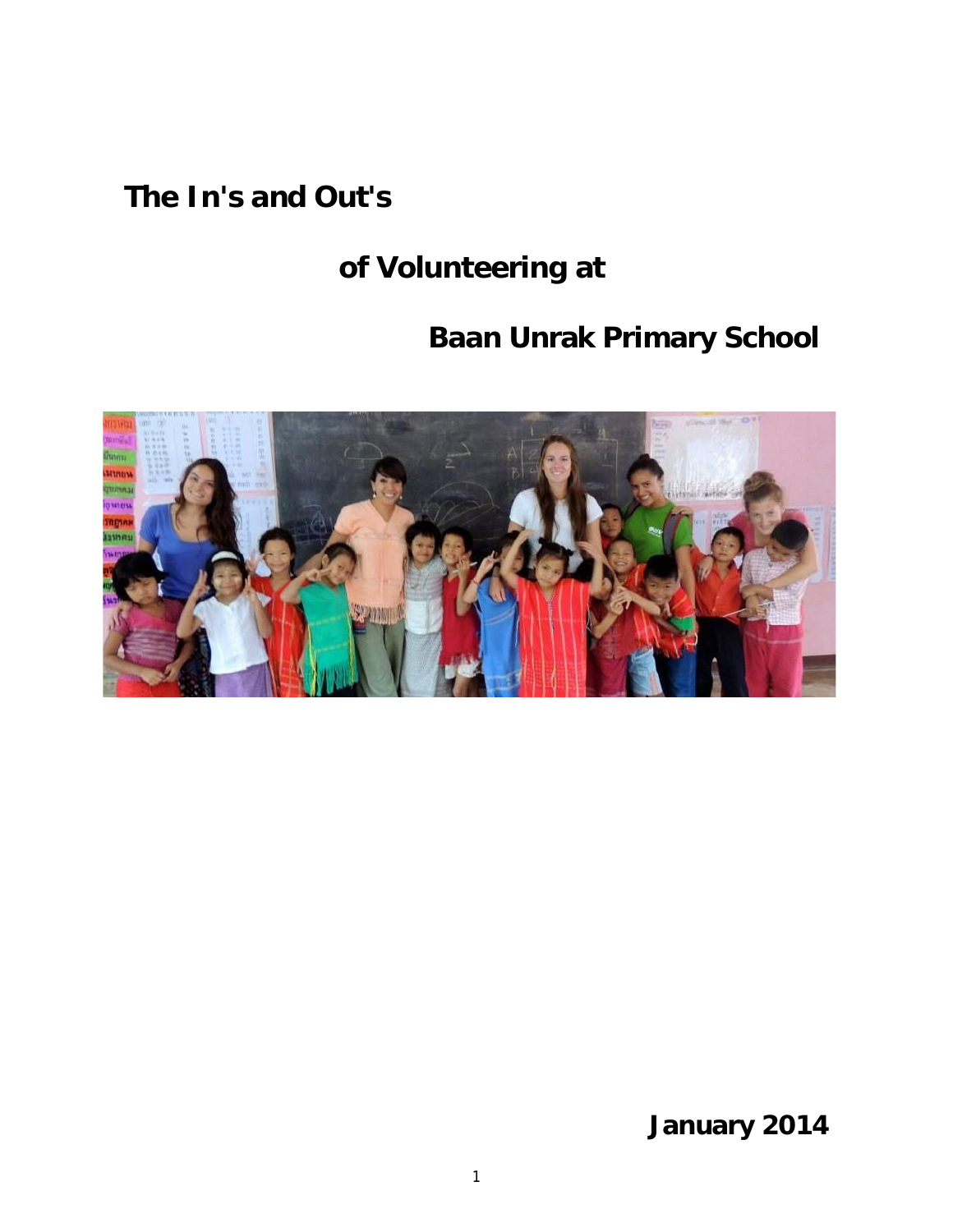## **I. Project Information**

#### **What is Baan Unrak?**

Baan Unrak, "Home of Joy" in Thai, is a project of the Neohumanist Foundation. The project in Sangklaburi has several components:

- The largest part of the project is the Children's Home which provides a safe and loving home to over 140 children.
- The Baan Unrak Primary School teaches over 200 students, is fully accredited by the Thai government and functions under its own budget.
- The Women's Project includes several enterprises including a weaving center, sewing center, a bakery, a shop and an internet café.
- The Outreach Program provides food and assistance to those in the community

Our school was founded after our experience with the local government run schools. While the schools met the basic needs of the average students, they did not have the resources and knowledge to care for the children from the Baan Unrak Children's home. Please read the website for a complete description of our history.

## **II. Neohumanism- our philosophy**

#### **What is Neo-Humanism?**

Neo-Humanism is a philosophy developed by the Indian philosopher Prabhat Rainjan Sarkar. The practice of Neo-Humanism follows a set of principles based on the ethic of universal love. This includes respect for all beings including plants and animals. The women who founded and run Baan Unrak are called Didis. They are similar to nuns in that they are full-time volunteers who have devoted their lives to service.

Volunteers need not be followers of the Neo-Humanist philosophy, but are asked to respect the principles. While in school, we look for volunteers to follow our methods of education which are based on Neohumanist education ideals.

Aims and ideals of Neohumanist Education are:

- To develop the full potential of each child: physical, mental and spiritual.
- To awaken a thirst for knowledge and love of learning.
- To equip students with academic and other skills necessary for higher education.
- To facilitate personal growth in areas such as morality, integrity, self-confidence, self-discipline and cooperation.
- To develop physical well being and mental capabilities through yoga and concentration techniques, sports and play.
- To develop a sense of aesthetics and appreciation of culture through drama, dance, music and art.
- To encourage students to become active and responsible members of society.
- To promote an awareness of ecology in its broadest sense (i.e. the realization of the inter-relatedness of all things) and to encourage respect and care for all living beings.
- To encourage a universal outlook, free from discrimination based on religion, race, creed or gender.
- To recognize the importance of teachers and parents in setting an example.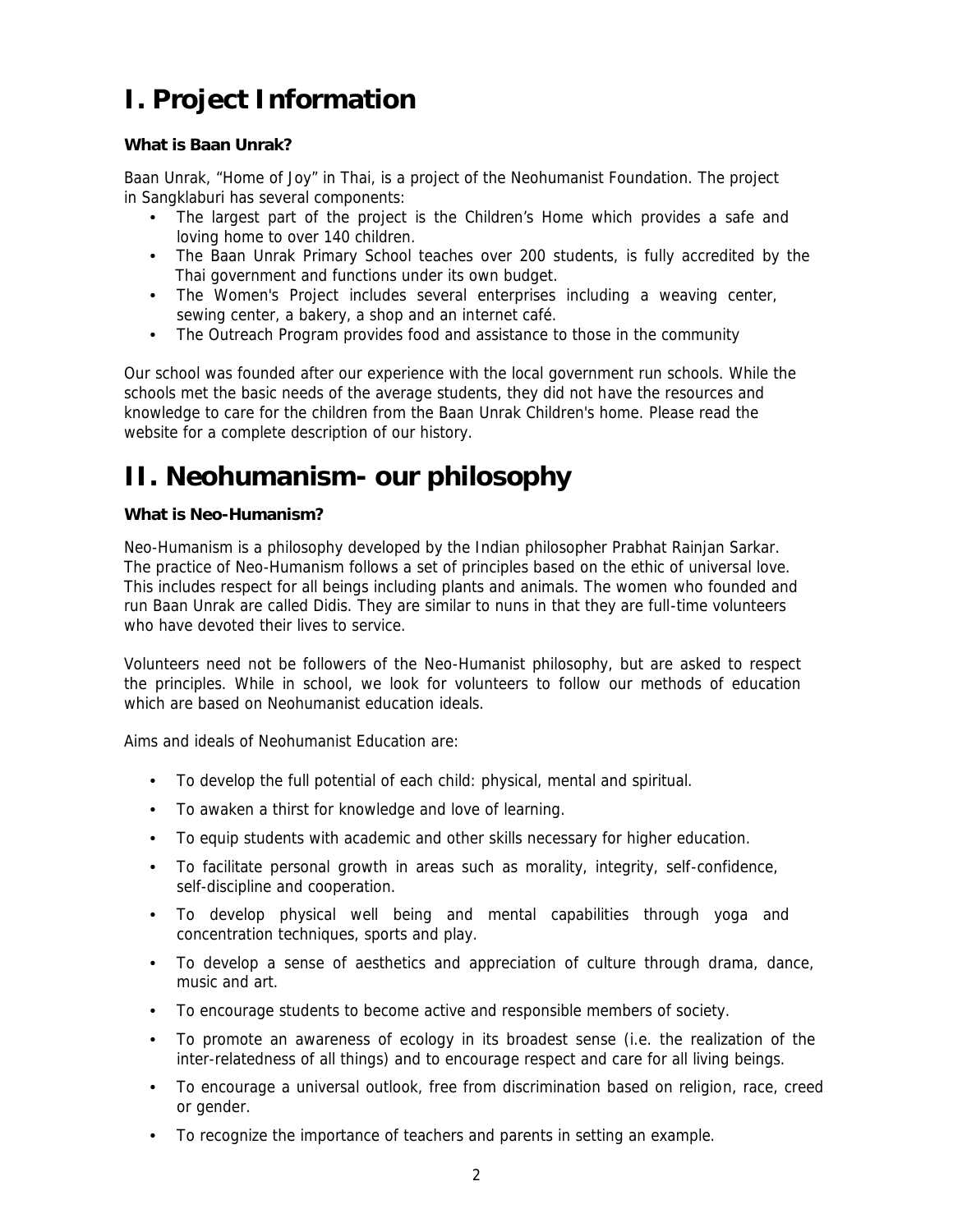### **General Principles of Neohumanist Education:**

#### **1. Integrated development of the whole personality**

Neohumanist Education facilitates the integral development of all aspects of the human personality: body, senses, intellect, imagination, intuition and spirit. It emphasizes not only the content of thought – the subject matter – but the very process of thinking itself, to develop methodical thought processes and creative intelligence. This provides a harmonious balance between academic learning, creativity and inner growth to awaken the highest potential in every child.

#### **2. Value-oriented curriculum**

Universal moral values form the basis of an emotionally-balanced and discriminating individual life and a truly harmonious and cooperative human society. Neohumanist Education employs a comprehensive approach for imparting these values throughout all phases of school life and curriculum. The classrooms become moral communities in which the teacher serves as a role model, caregiver and mentor. Students deepen their own moral understanding through study and discussion, self-reflection, cooperative learning, conflict resolution and community service. This constant nurturing of moral values allows children to confront the moral challenges of today's society and to grow into exemplary human beings who both respect and take responsibility for all members of their universal family.

**3. Spiritual oneness as the goal of life**

The entire learning process is rooted in the conviction that the universe is an integrated whole in which everything is connected. In contrast to the separation and fragmentation that prevails in the contemporary world, the realization of this oneness fosters a deep sense of connection to self, to others, and to all of life. Based on the current paradigm shift from a mechanistic, materialistic view of the universe to a new vision of wholeness and interdependence, the entire curriculum helps the students rediscover the meaning and purpose of existence. An education that values their inner, subjective world instills in students a profound respect for the mystery of life and a commitment to care for all creation.

**4. Integrated approach to learning**

Instead of fragmenting knowledge into narrow and isolated academic disciplines, Neohumanist Education encourages the students in an active, mufti-sensory and mufti-disciplinary exploration of the world around them. Learning is a process, not a product: it is not merely an accumulation of objective facts, but rather seeing the world as a dynamic whole composed of a myriad of interrelated phenomena. Child-directed play in the early grades and self-chosen projects in later years stimulate a thirst for knowledge and a joy of learning which will remain with the children throughout their lives.

#### **5. All disciplines**

The subtle expression of beauty in music, art, literature and other aspects of life uplifts the human mind and nurtures a deeply intuitional awareness of the oneness of all. This universalistic love for all created beings is the essence of Neohumanism. In Neohumanist Education, aesthetic appreciation and experience suffuse all aspects of learning. The classroom environment is aesthetically vibrant and integrated with artistic activity: painting, sculpture, drawing, music, dance, mime and drama. The curriculum also includes systematic training to develop the creative imagination of the right brain through fantasy, guided imagery and metaphoric thinking. This training not only develops the child's creativity, but also enhances learning and academic performance and builds character by fostering a greater ability to empathize with others.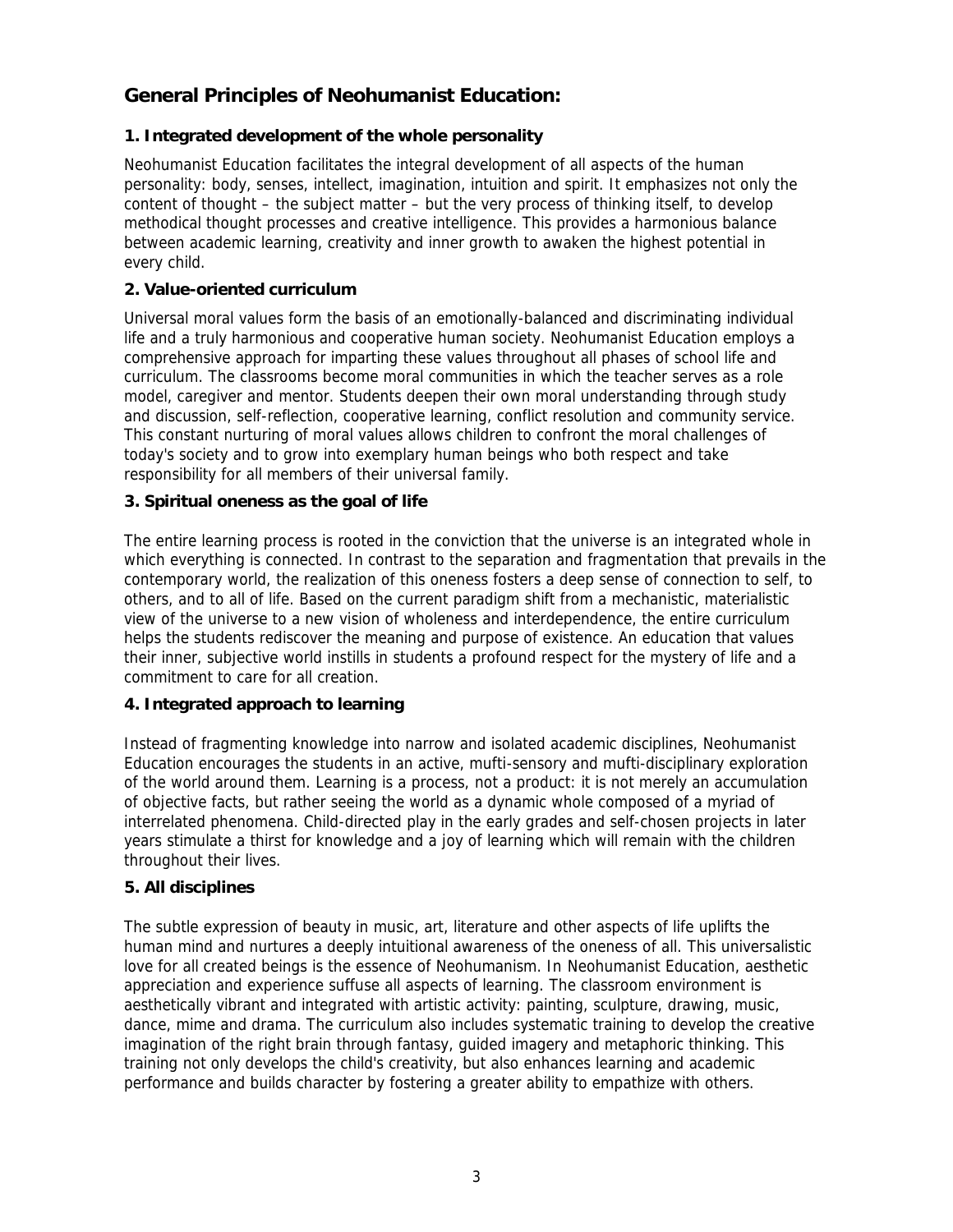## **General Principles of Neohumanist Education (continued):**

#### **6. Blending of local culture and universal vision**

Neohumanist Education emphasizes the teaching of local languages and cultural traditions handin-hand with the inculcation of a universalistic outlook. Deepening our understanding of our cultural-linguistic heritage develops our strength of character, while ignorance or neglect of our cultural roots makes us vulnerable to suppression and exploitation. Neohumanist Education also fosters an appreciation of the magnificent diversity of human experience, for our diverse cultures form the flowers of the garland of a universal human society which transcends caste, creed, color and race. Through a multicultural curriculum, students realize that this universe is all of ours; humans, animals, plants and the inanimate world. Only through such a universal outlook can we move collectively towards a global future of harmony and peace.

#### **7. A new environmental consciousness**

Environmental education must not merely impart the values and skills necessary for responsible stewardship of our planetary resources (organic agriculture, waste recycling, renewable energy, land and water management, etc.); it must also help the children develop an intimate living relationship with the web of life around them. Through intensive study of the local area, with its complex cycles and inter-dependencies, the students will naturally replace linear and analytic thought processes with the synthetic cyclical thinking that is essential for a sustainable society of the future. A more subtle environmental education will develop an entirely new consciousness that experiences on the deepest level of being a sense of wonder at the beauty and harmony of the world and a feeling of kinship with all life.

#### **8. Exemplary role of the educator**

In Neohumanist Education, the role of the teacher is of paramount importance, for teaching requires a subtle blending of intuitional insight, creative sensitivity, and scientifically grounded practices. Teachers must embody the noblest qualities of humanity: selflessness, strength of character, leadership and love for all life. They must constantly cultivate their own inner selves and therefore invite a co-learning, co -creating process with the students. They are the counselors and friends who treat each individual with special respect and affection. They facilitate the unfolding of the creative learning process by being attentive to the needs and abilities of each child. Teachers have the power to transform the students by their own example and loving guidance; to nurture the highest aspirations of the human spirit.

#### **9. Inculcation of the spirit of service**

Neohumanist Education imparts a sense of responsibility to children: the sense that education is not a passport to privilege but a sacred responsibility to serve others. Thus the spirit of service is inculcated in the children from their earliest years by fostering a sense of compassion that makes them want to alleviate the suffering of others. Through loving and caring interactions with their surrounding bio-community, through service projects and stories, skill-development and self-discipline, they are encouraged to work not only for themselves but for all members of their universal family.

#### **10. Social justice and upliftment**

Society in the true sense means individuals moving together towards a common goal, with no one lagging behind. Neohumanist Education encourages students to develop an awareness of social problems and equips them with the practical skills to solve them. They are thus inspired to work for social justice and for the upliftment of the neglected all over the world. A curriculum that liberates the intellect from dogmas and subtle forms of psychic exploitation instills in the students the conviction that change is possible and offers them the tools to create that change.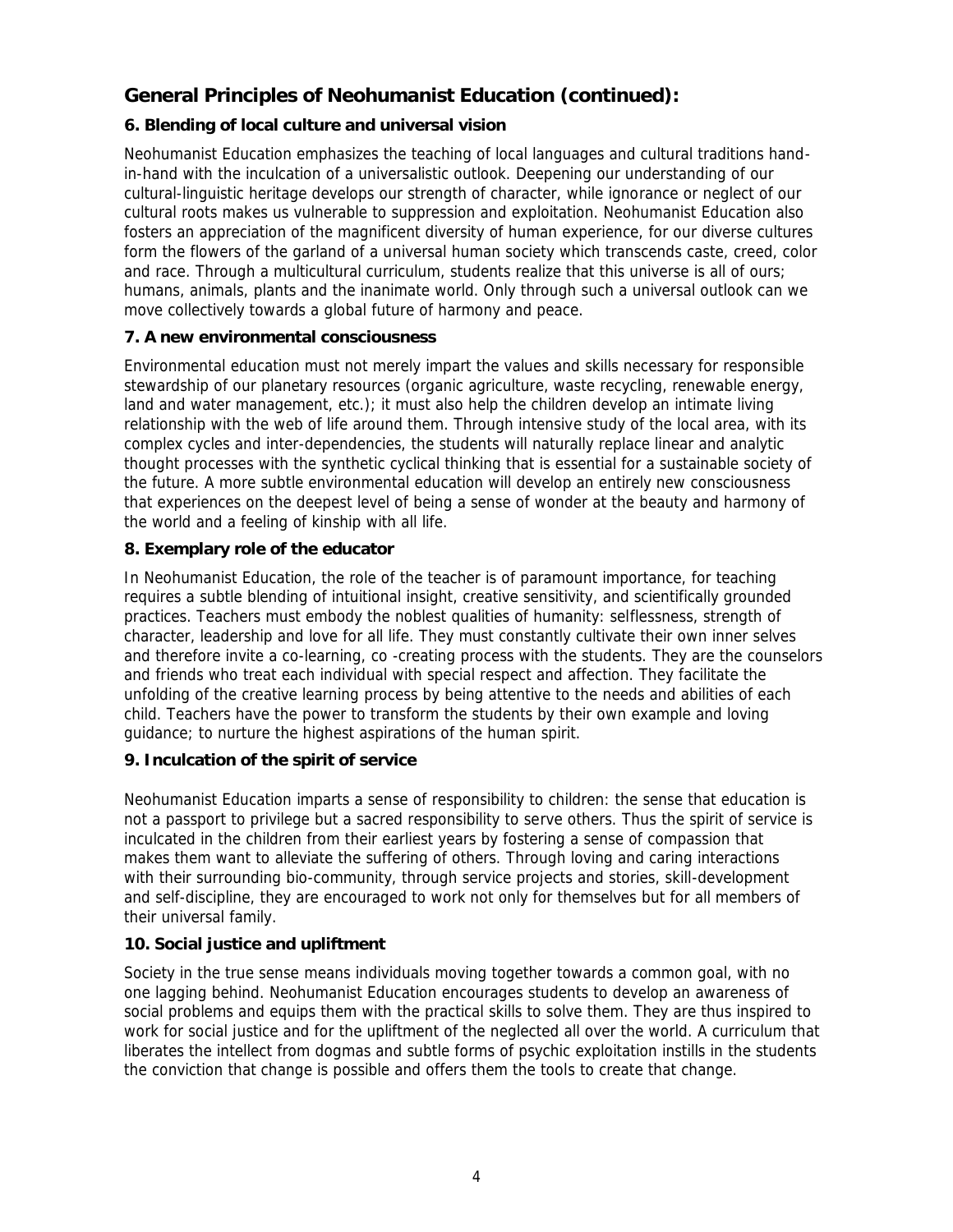### **Methodology for achieving our goals:**

**For physical development:**

- 1. Inculcating practical habits of preventive self-health through proper diet, yoga and personal hygiene.
- 2. Imparting curative techniques of alternative medical therapies (medicinal plants, naturopathy, acupressure massage, etc.).
- 3. Competitive and cooperative games and exercises to develop discipline, initiative, leadership, cooperation and active habits.
- 4. Participating in individual and group dancing to develop rhythm and grace, and collective spirit.
- 5. Exercises and crafts to develop fine motor coordination and respect for the mundane world.
- 6. Sensory exercises and games to sharpen the senses.

**For cognitive development:**

- 1. Acquiring knowledge in all spheres of life through analytical study and problemsolving, exploration and experimentation.
- 2. Techniques to develop memory (repetition, association, and visualization), concentration, methodical thinking and rationality.
- 3. Practical training in enhancing positive thinking and self-esteem.
- 4. Bio-psychological techniques to develop emotional equilibrium and higher order thought processes.

**For moral development:**

- 1. Dramas, songs, moral dilemmas, games, stories and other literary forms to inspire a natural morality in the students.
- 2. Moral examples of teachers of high integrity.
- 3. Reinforcement of moral behavior.
- 4. Ethical values underlying all disciplines.
- 5. Recitation of moral aphorisms.
- 6. Ideational techniques by teachers and students to transform non-moral attitudes.
- 7. Cooperative learning and conflict resolution.
- 8. Creation of a moral community in the school.

**For creative development:**

- 1. Training in the arts (music, theater, painting, modeling, crafts, etc.) and their utilization in all other disciplines to enhance learning.
- 2. Use of fantasy through stories and drama.
- 3. Techniques of metaphoric and lateral thinking.
- 4. Training in visualization skills.

**For intuitional and spiritual development:**

- 1. Elevating music, song and dance.
- 2. Mind-expanding techniques of concentration and relaxation ('quiet time').
- 3. Systematic exercises in deep-breathing and sensory withdraw.
- 4. Concept of interconnectedness underlying curriculum design.
- 5. Experiences of oneness with nature.
- 6. Spiritual stories and dramas.
- 7. Inspiration of the teacher.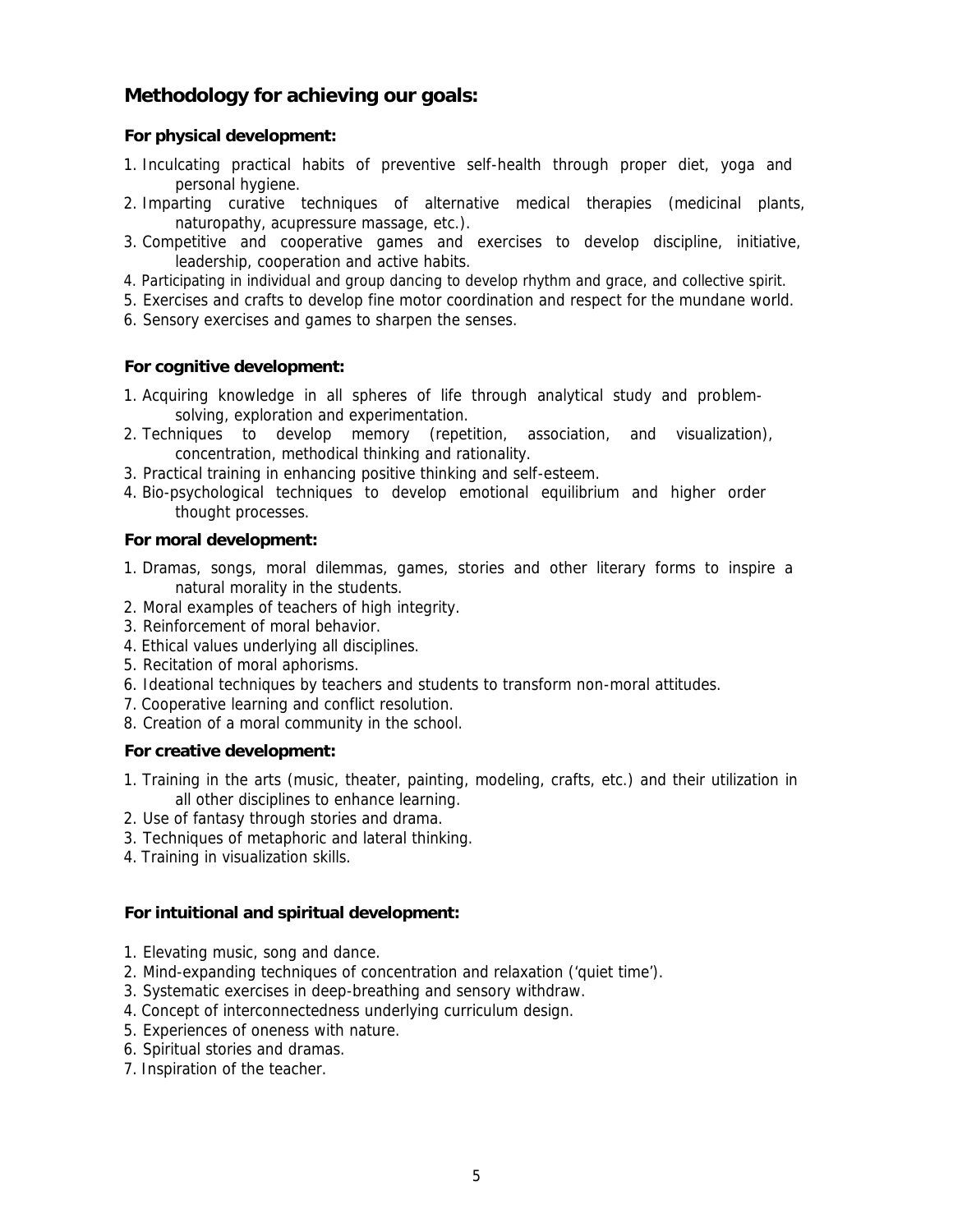### **Methodology for achieving our goals (continued):**

**For social and environmental development:**

- 1. Service projects in the local community.
- 2. Lessons/discussions about social justice and human rights.
- 3. Environmental excursions and campaigns.
- 4. Inculcation of sense of responsibility through schools duties.
- 5. 'Child-to-child' programs (children teaching other children).
- 6. Vocational skills developed and applied in community service.
- 7. Communication and group dynamics exercises.
- 8. Leadership training.

#### **Qualities of teachers**

As such, the exemplary role of educators is of vital importance, as they themselves are setting the example for the children.

The necessary qualities of any teacher are:

- an innate love and compassion for all humanity
- a genuine love and affection for children
- moral integrity and righteousness
- dedication to the all-round development of the child
- self-restraint of behavior and temper
- decency of personal behavior
- discipline, punctuality and dutifulness
- strong character
- inspiring personality
- leadership ability
- good judgment and balanced mind
- academically qualified
- able to conduct a cooperative and communicative relationship with the parents
- free from the influence of political or other vested interests
- possessing a spirit of selfless service to the society
- teaching by personal behavior and example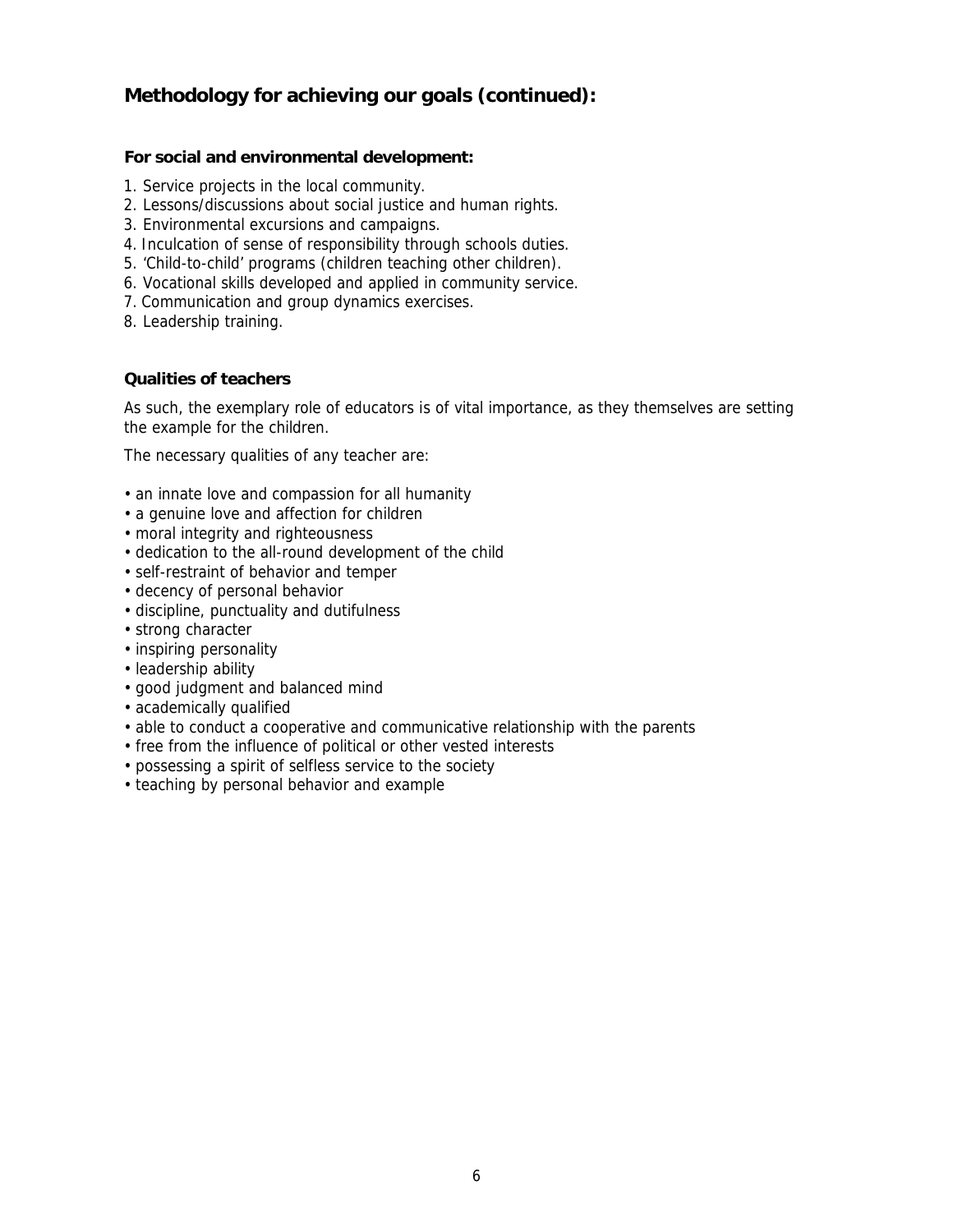## **II. Our Town Sangklaburi**

Sangklaburi is located on the edge of Kheuan Khao Laem – an artificial lake created in 1983 when the Khao Laem Dam was constructed across the River Kwae Noi. The old town of Sangklaburi was submerged in the reservoir and the residents were relocated to the current site. The town is divided into two parts – what are commonly called "Thai Side" and "Mon Side."

Officially known as Wang Kha, the Mon settlement is located across the lake from Sangklaburi proper and is connected to the Thai Side by the longest wooden bridge in Thailand. The Mon Side is populated by ethnic Mon people, who have resettled in this area from Mon State in neighboring Burma. Homes on the Mon Side are built in the traditional Mon style and Mon language is most commonly spoken. There is a market which sells carved wood and various fabrics on the Mon Side and also a small collection of food vendors who set up near the market each evening.

Baan Unrak is located on the Thai side of town, about a 30 minute walk from the town center. The main market area has shops, restaurants and fruit stands where you can buy almost anything you need. If you have an ATM card with a MasterCard, Visa or Cirrus (and other) logo, you can withdraw money from your bank at home in the ATM in town.

Guest Houses There are a variety of guest houses on the lake close to Baan Unrak. They offer rooms that range from basic (for about 150 baht) to very comfortable (for about 1700 baht).

Graph Cafe – 650 with hot shower

Cheun Jai Tea House – 45

#### **Getting around**

Sangklaburi is a small town and most places can be walked to. There are motorbike taxis which will generally cost 10 baht a ride; traveling between the Thai Side and Mon Side is usually around 40 baht. There are also sangteaws (pick-up trucks with two seats in the bed and a roof covering the back) which run set routes to nearby villages or they can be hired if you want to travel somewhere with a group. Motorbikes can also be rented by the hour or by the day (for about 200 baht a day) from local guest houses.

#### **Directions to Sangklaburi from Bangkok**

There are two ways to get to Baan Unrak from Bangkok.

The easiest/most comfortable/slowest way to get to Sangkhlaburi is to take the bus from Mochit (The Northern bus terminal), bay no.114-115 to Dan Chedi SamOng (3 Pagodas Pass), the journey is 7 hours.

The Fastest/Least Comfortable ways is to take a big bus from either the Southern Bus Terminal (Sai Tai) or Mochit (The Northern bus terminal) to Kanchanaburi, then transfer to minivan service to our town Sangkhlaburi. This is faster by an hour or more unless the minivan is sold out. The road to Sangkhlaburi is windy which can sometimes be uncomfortable for passengers in the minivan. The last mini-van leaves Kanchanaburi at 4 PM. If you are late, you can enjoy a night in Kanchanaburi.

We recommend that you get a seat towards the front of the bus or mini van especially if you are prone to motion sickness.

The last stop on both routes is the market in Sangklaburi. From there you can take a 20 Baht motorbike taxi ride to the Baan Unrak School. If you have any problems, call us at 0 34 595 181.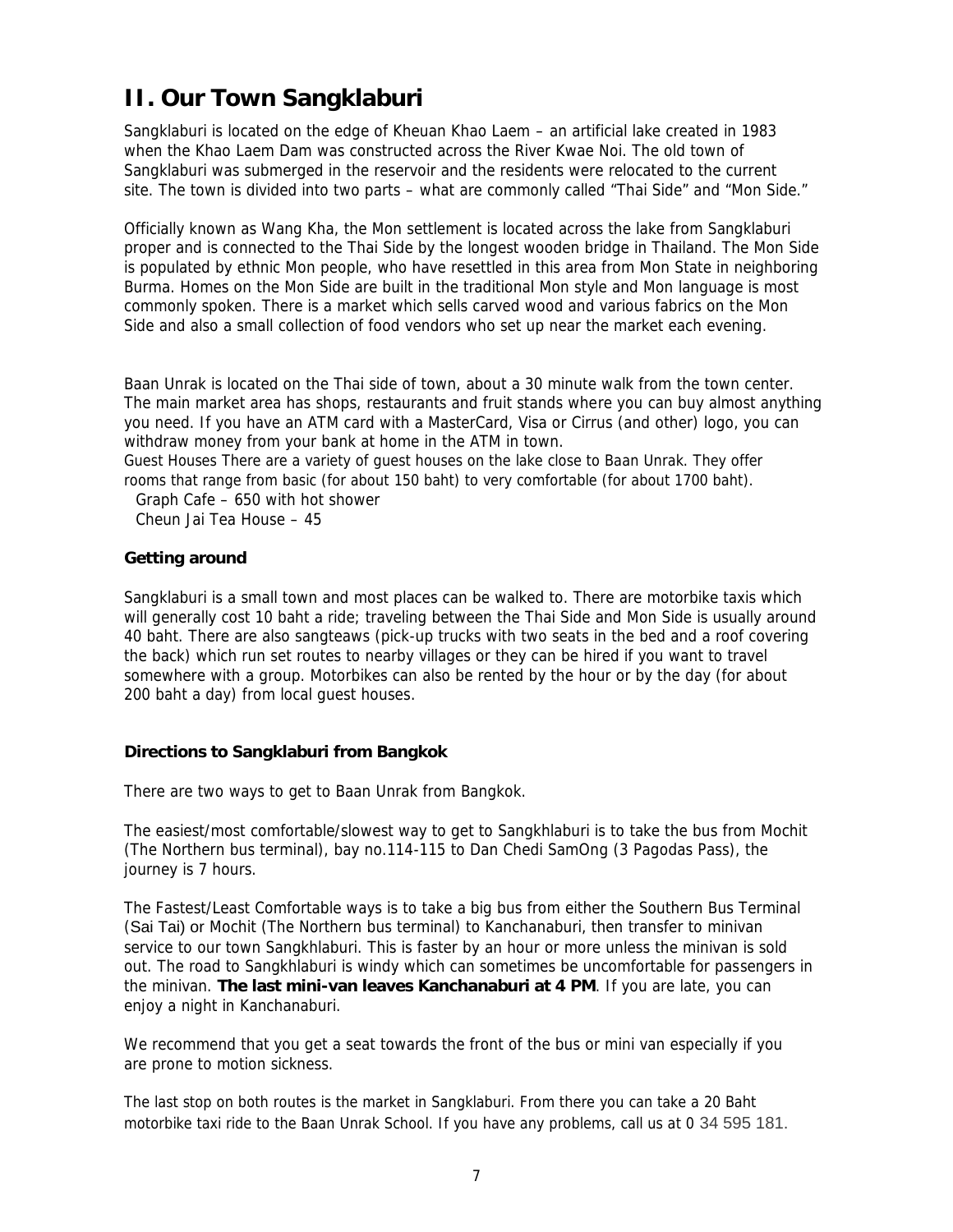## **Daily Life In Sangklaburi**

Our volunteers generally live in housing which we provide.

We ask that our teachers come to school Monday to Friday by 7:00. If you are doing a different type of activity, you may be on a different schedule.

As a teacher, you will create your own lesson plans.

You are welcome to eat all your meals at our school, but most volunteers tend to eat lunch at school, breakfast at home, and dinner in the market. The market comes alive at night when a dozen or so shops offer a variety of food from around the region.

As a resident, you will quickly be accepted into the vibrant community which includes a number of foreigners working for various NGO's that operate along the border.

#### **Communication**

Phone: Skype available at internet café; payphone nearby; Thai SIM cards available in town. Internet: Baan Unrak has an internet café. There are also several options in town. Mail: The Post Office is on the main street. Mail can be sent to you c/o our address (on the website).

#### **Things to do and see**

The wooden bridge is a key sight in Sangklaburi. A walk to the Mon Side makes a nice evening activity, as sunset is very scenic on the lake. The Golden Temple (officially called Wat Wang Wiwekaram) on the Mon Side is an impressive sight to visit and there is a handicraft market beside the temple. For many, the one hour walk to the temple is a bit too far but you can walk to the Mon Side of the bridge and get a motorbike taxi from there. The Monastery on the Mon Side is also worth

a visit.

Boat rides on the lake are very nice. You can visit the old temple, which is now submerged in the lake. The top of the bell tower can still be seen emerging from the water nearly year round. In the hot season, as the water level in the reservoirs recedes, the upper floors of several buildings in the old temple complex also rise up out of the water. Several guest houses rent canoes and kayaks for recreation on the lake or you can hire a long-tail boat. Local guest houses organize treks, which include boat rides on the lake, elephant riding and bamboo rafting.

Three Pagodas Pass is a 30 minute drive from Sangklaburi. The scenery around Three Pagodas is stunning and worthy of the trip. There is also a handicraft market on the Thai side of the border here.

On the way to Three Pagodas there a couple of nice stops:

- There are waterfalls in the area, which can make a nice stop. They are about 10 minutes off the main road and accessible by motorbike. In the same area there is a cave that is home to a simple temple.
- There is a great lunch spot along the Songkalia River. Here small bamboo huts are set out over the water and food is brought to you in your river hut. You can swim or wade in the shallow water or just dip your feet in and watch the lazy river flow by.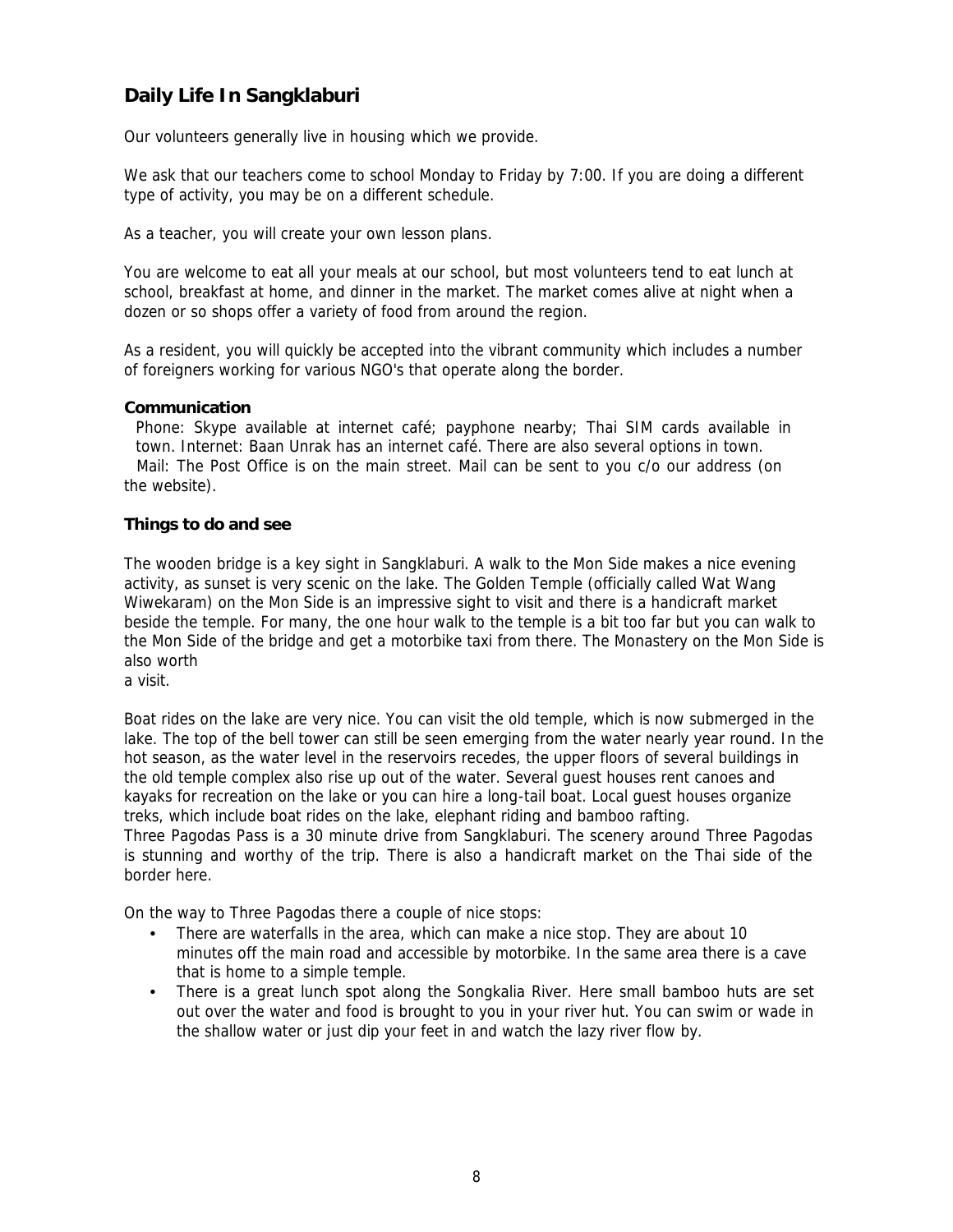**Things to Bring-** Recommendations from Previous Volunteers

Suggested Packing List

- 1. Laptop Computer (we currently do not have enough computers to lend out)
	- Wi-fi is available in most coffee shops in town as well as on our home premises
- 2. Conservative clothing for hot weather (t-shirts that cover the shoulders, shorts and skirts to the knees)
- 3. Waterproof rain coat/ umbrella (during the rainy season which is May to September)
- 4. Quick dry trousers and shorts (to the knees)
- 5. Comfortable flip flop-style shoes
- 6. Walking boots, good grip sandals or trainers
- 7. Mosquito repellent
- 8. Sun screen
- 9. International adapter plug
- 10. Hat, sunglasses
- 11. Comfortable, loose clothing to sleep in
- 12. Underwear and socks
- 13. Warm clothing (if coming between December-February)
- 14. Torch/headlamp
- 15. Plate and spoon (if eating at the home)
- 16. Bed sheet and pillowcase (We provide a quilt and pillow)
- 17. Towel
- 18. Toiletries if you like particular brands
- 19. Women's sanitation products if you like specific brands
- 20. First aid kit that includes: bite and sting relief products, plasters and gauze
- 21. Small day bag or backpack
- 22. Camera (waterproof and water resistant handy during rainy season) and chargers
- 23. Travel water bottle
- 24. Materials for coordinating games and activities for the children: arts and crafts, sporting events, etc.
- 25. If teaching: Smart clothes (skirts/ trousers), 1-2 nice outfits for special occasions

**Where to eat and drink in town?**

For some of us food is an essential part of our experience in Sangklaburi, here are some recommendations of food and drinks to try while here, and where to find them:

Som Tam is a salad made from green papaya and a mix of other tasty ingredients. There is a small bamboo structure on the left-hand side of the road on the way to town. The friendly family who lives in the house next door makes Sam Tom, along with a few other dishes. If you're vegetarian ask for Sam Tom 'Jeh' – they are very familiar with this request. . . Sam Tom is great with sticky rice (khaoniaw).

Quality Beverages – T-House (Baan Cheun Jai) – You are very likely to spend quite a lot of time here as a volunteer, if you have money to spare on small luxuries. It is located outside the center of the town and a ten minute walk from the house or volunteer accommodation. Run by the unique P Ton and her family, it sells Thai food and snacks and has a very relaxed atmosphere, a home away from home. It is also possible to watch movies there on evenings and lazy afternoons.

Please remember it is Baan Unrak's Policy for volunteers to refrain from smoking or drinking alcohol during your stay as role modeling for our children is just as important as the work you do while you are here.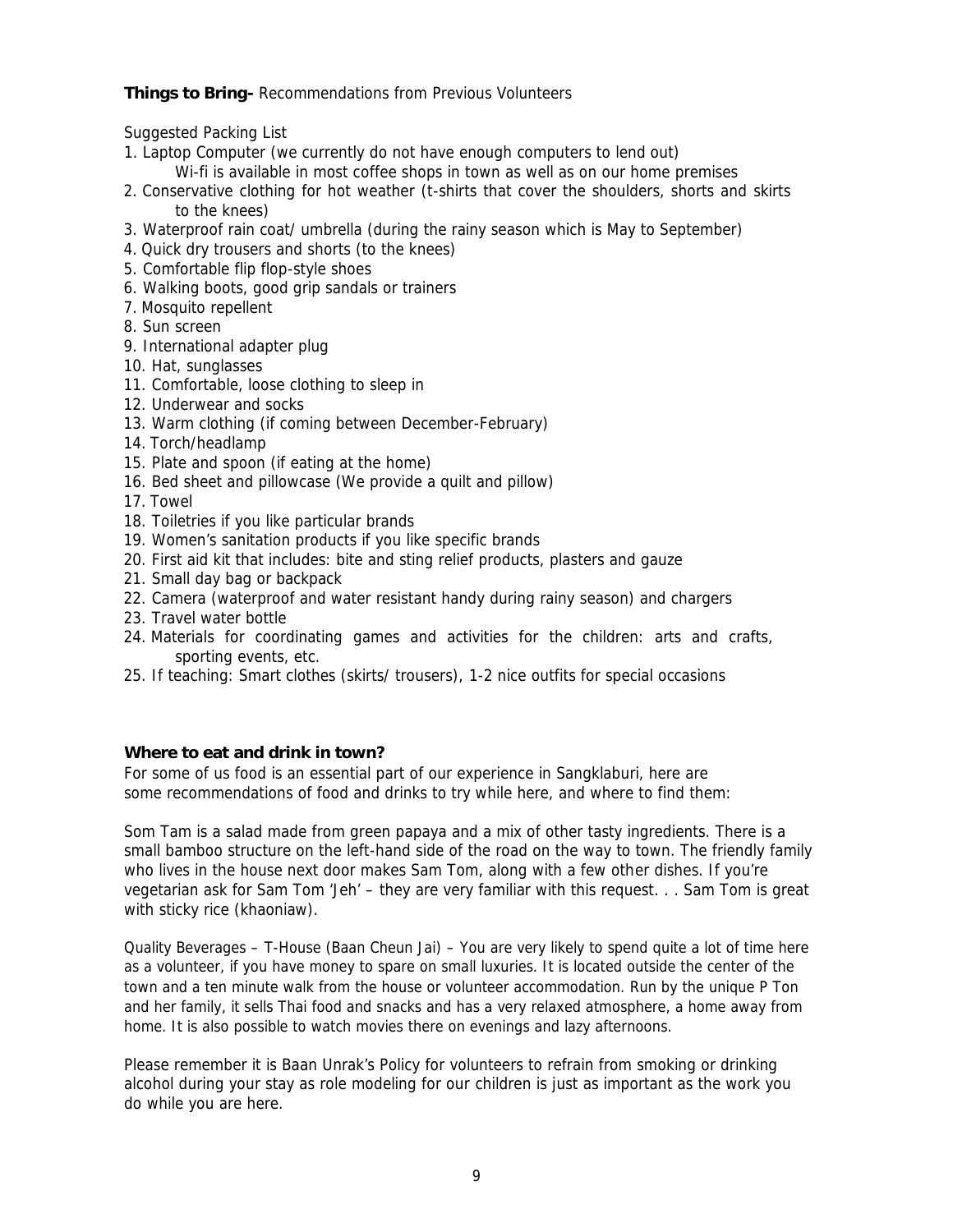### III. Travel Health, Visas & Accommodation

#### Travel Health

Travel insurance, or an insurance policy that covers you medically during international travel, is required for all incoming volunteers. Baan Unrak is not responsible for covering any expenses or costs regarding your personal health or medical care while volunteering with us. If you have never been to Thailand, please take the time to familiarize yourself with the country and its customs by checking online resources; for example: CDC Traveler,s France Health: [http://wwwnc.cdc.gov/travel/destinations/list.htm L](http://wwwnc.cdc.gov/travel/destinations/list.htm)o nelyplanet.com Wikipedia Thailandguidebook.com

You may also want to buy a travel guide for Thailand and SE Asia. Recommended titles include Lonely Planet and Rough Guide.

No vaccinations are required for travel in Thailand, however we recommend that you have up to date tetanus, diphtheria, and Japanese B Encephalitis vaccinations. Long term volunteers may also consider getting the rabies vaccine, as there are many stray dogs in the area.

There are a few health risks to consider when visiting the area:

- $\epsilon$  Malaria is present in the surrounding area; however the infection risk is low in towns. There is some debate around anti-malarial medications (effectiveness versus side efects) so please consult your doctor.
- € Dengue Fever is another mosquito-borne disease that is becoming more prevalent; the symptoms are usually like a very bad case of flu which lasts a week or more with a high fever. There is no vaccination or cure.

Prevention of disease is critical and we strongly suggest that you use a mosquito repellent containing at least 25% and a permithrin treated mosquito net. You can buy these in your home country and in large cities throughout Thailand.

Other Medical FAQ's

- Q: Are there any facilities in the area to receive care if I get sick?
- A: Yes. There are two hospitals that give reasonably good medical care. In one, the entire staff speaks English.
- Q: Is it easy to medications in Sangklaburi?
- A: Yes! There are two well stocked pharmacies?
- Q: Are there any healthcare/personal care items that I can not get?
- A: You can get almost anything you want, but there is a limited selection of tampons (usually only the brand OB).